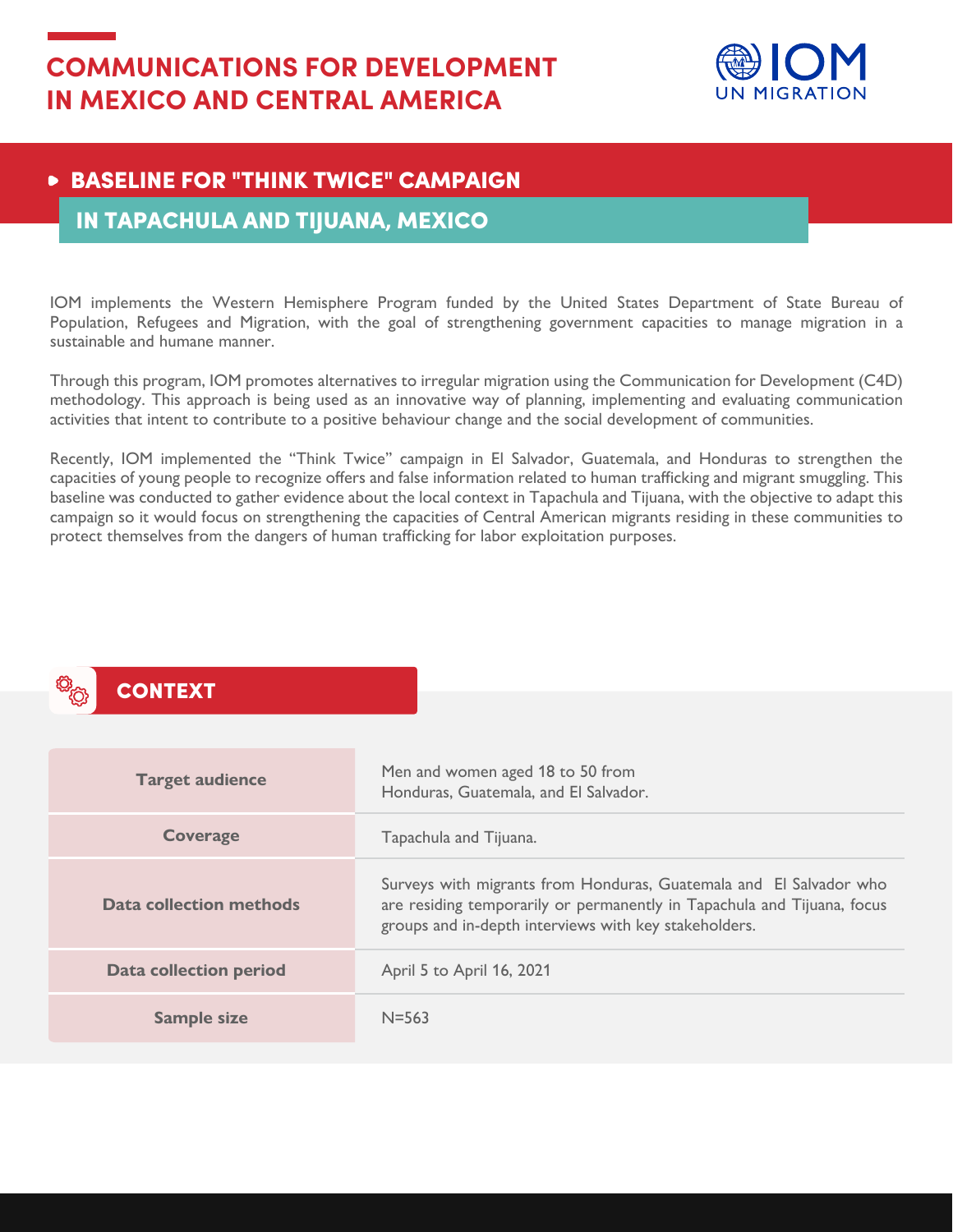## **MAIN LIMITATIONS**

Among the main methodological limitations for the construction of this baseline are those related to contextual factors, such as the following:

#### **High mobility of the target population.**

Given the mobility of the target population, a high percentage of the surveyed population may not be present at the time the communication campaign is being implemented. Furthermore, there is a possibility that the migrants interviewed in the final evaluation of this process will not necessarily be the same persons exposed to the campaign.

#### **Changes in key informants.**

Due to the election process in June, consideration should be given to the possibility that several of the key stakeholders from the government sector, who were interviewed during the data collection period, are no longer available to participate in the development or implementation of the campaign, nor in the final evaluation.

## PROFILE OF PARTICIPANTS IN THE BASELINE



#### **DEMOGRAPHIC PROFILE**



#### **MIGRATION PROFILE**



**TRAVEL STATUS**



**Travel alone** 



**adult family members and children and/or adolescents**



**Travel accompanied by family members who are children and/or adolescents**

**Travel with adult**  *12%*

**family members**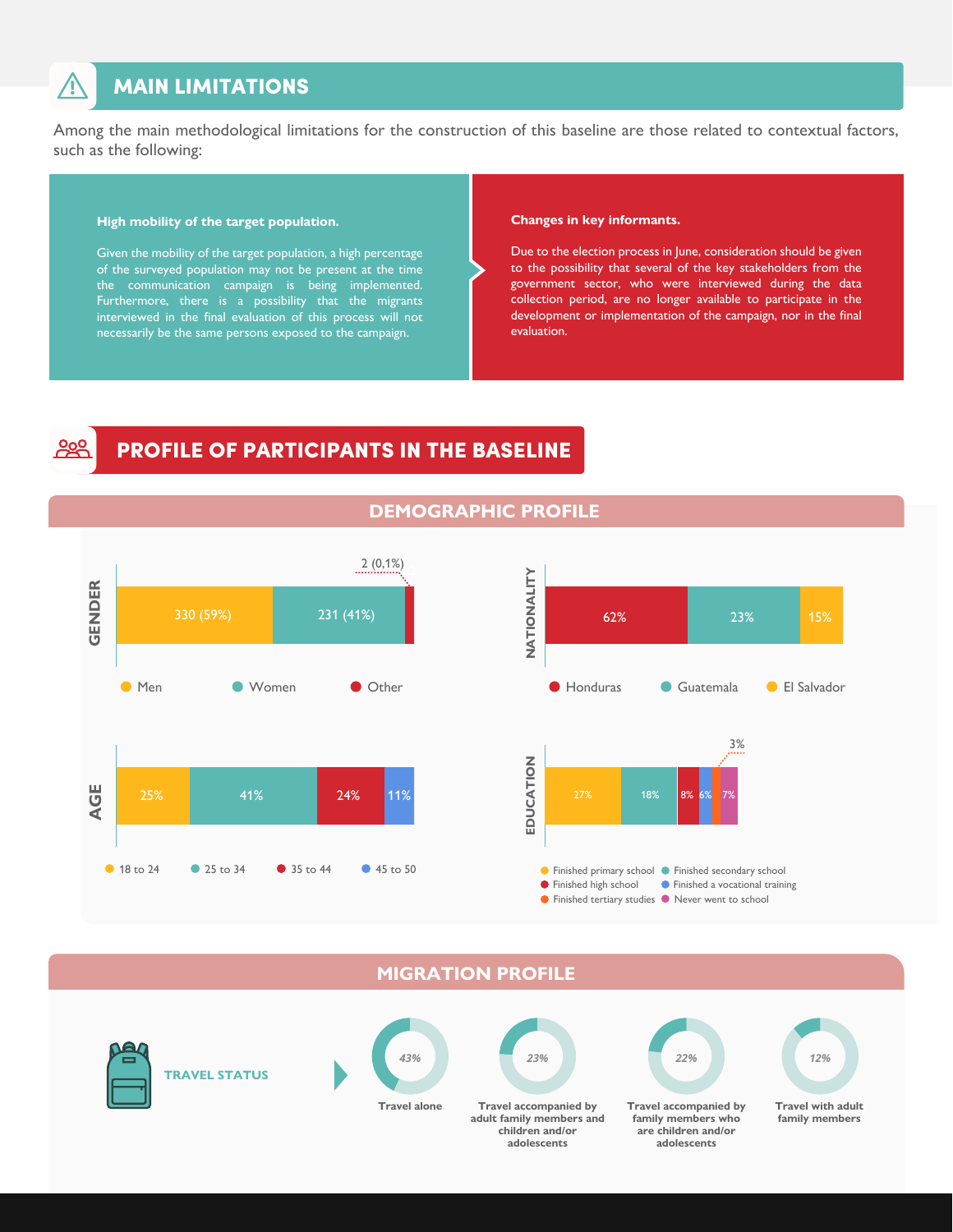

**EMPLOYMENT SITUATION**

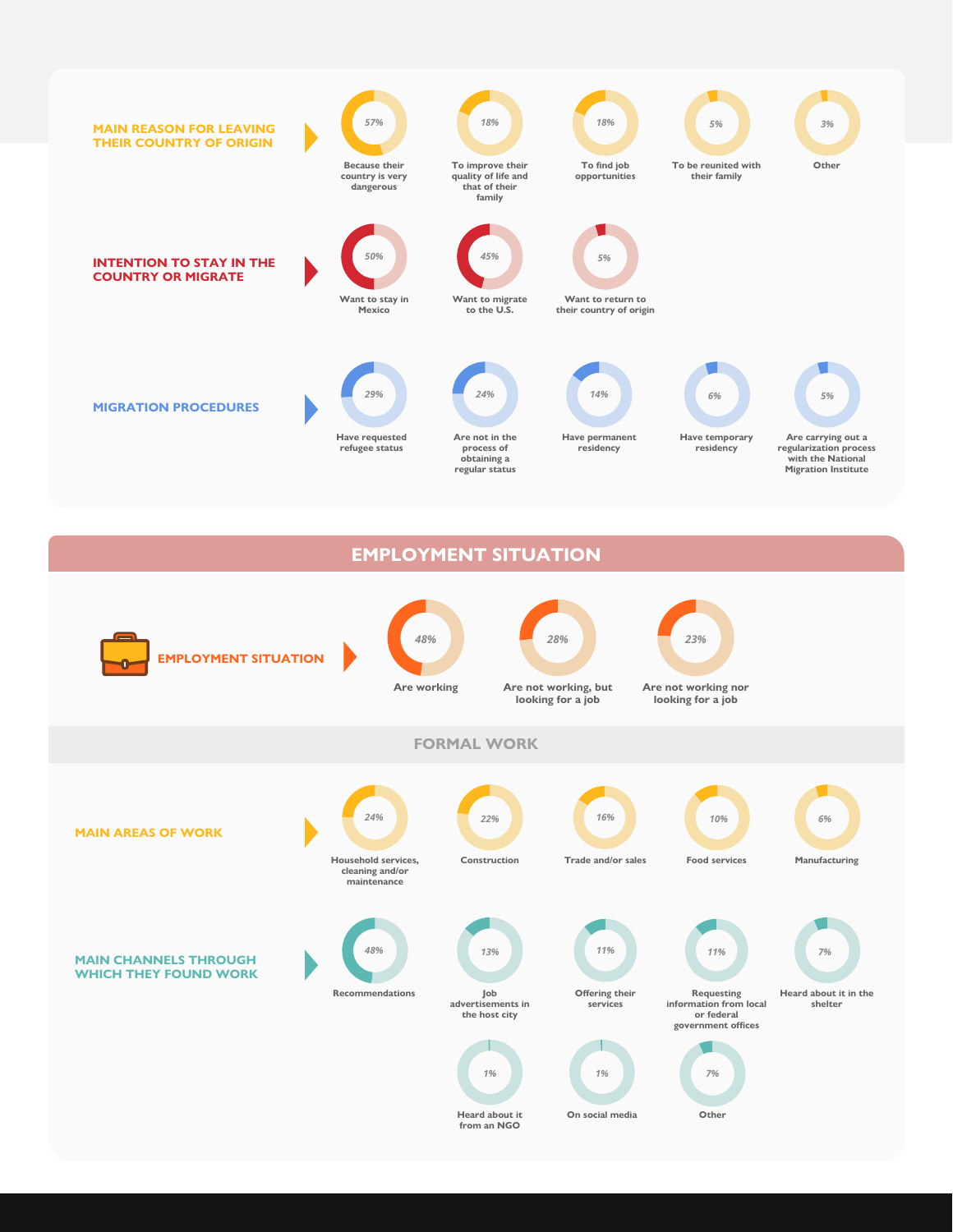#### **OF THOSE WHO DO NOT WORK**



#### **KNOWLEDGE, ATTITUDES AND PRACTICES (KAP)**



The KAP index of the sample was 55%, Tijuana was the city with the highest KAP (56%), followed by Tapachula (54%).

# CONCLUSIONS

- **Considering that the composition of migration flows is variable, the messages of the campaign will not be directed towards** an audience with a specific age range, but rather materials will be designed that are attractive to abroad age ranges.
- $\bullet$ The content and dissemination strategies of the campaigns will be differentiated by city. In Tijuana, there is no widespread interest in (permanent or stable) employment among the migrant population.Therefore, the campaign will focus on informing those who intend to stay there about the risks and modalities of human trafficking and labor exploitation that occur in the specific Tijuana context.
- In Tapachula, the scope of the campaign may be broader, considering that most migrants initiate regularization procedures and decide to stay in that city.